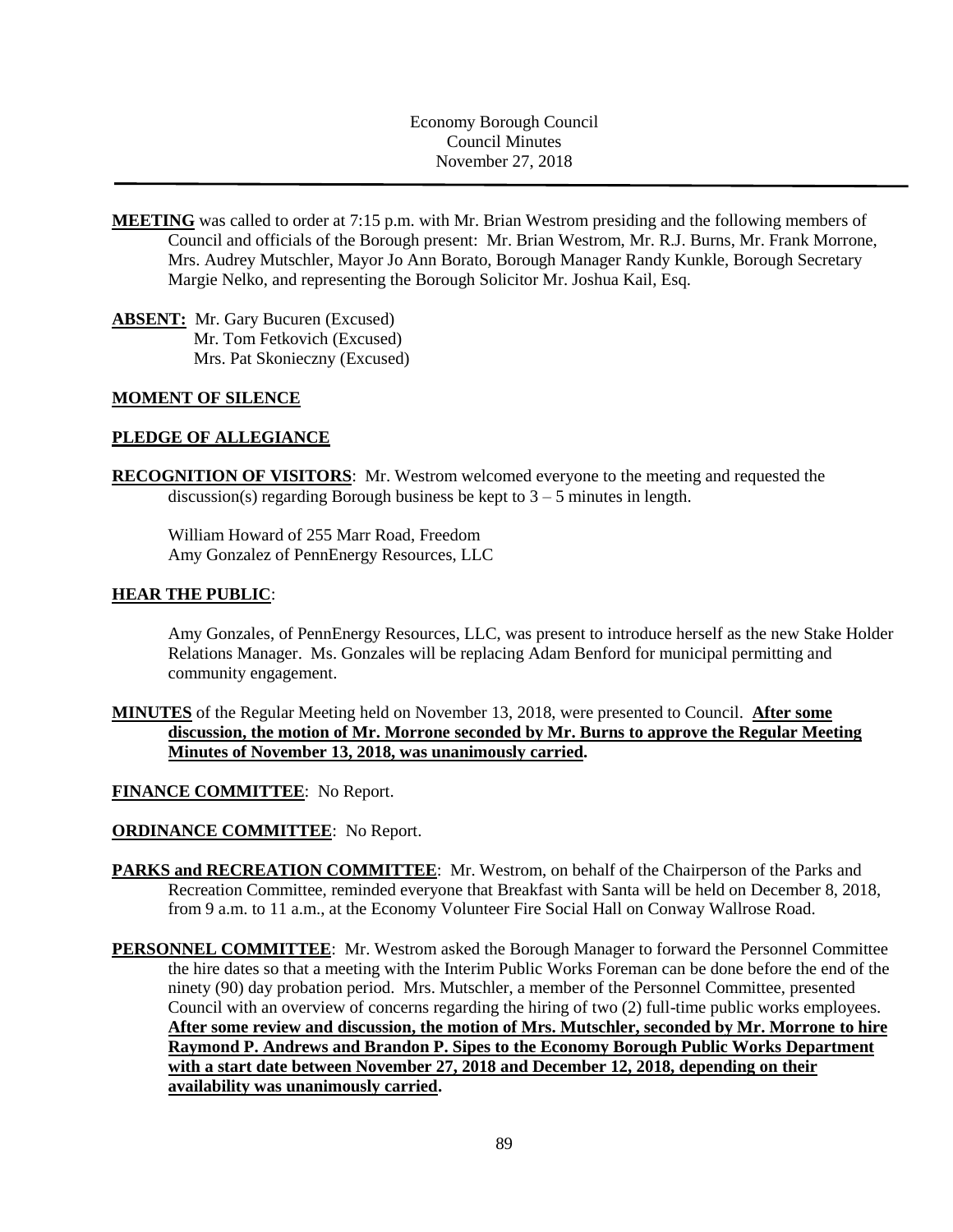# **PROPERTY and BUILDING COMMITTEE**: No Report.

## **PUBLIC SAFETY COMMITTEE**: No Report.

### **PUBLIC WORKS (PW) COMMITTEE**: No Report.

Mrs. Mutschler asked what the protocol is for call outs and expressed concerns regarding the police department possibly not seeing the bad roads. Mr. Burns explained the past practice. Mayor Borato recommended that the 911 center should be called so that everything is documented and that she would remind Chief O'Brien to go over the protocol with new officers. The Borough Manager was asked to reassure the Interim Public Works Foreman that he can judge the roads.

### **MAYOR'S REPORT**: No Report.

**SOLICITOR'S REPORT:** The Borough Solicitor presented Council with updates regarding the following issue(s):

- 1. PennEnergy Resources, LLC Oil & Gas Lease Agreement The Borough Solicitor stated that PennEnergy has updated the agreement sections concerning post production costs and drilling depth(s). The Borough Solicitor stated that the agreement is standard from a legal standpoint and recommends approval. **After some review and discussion, the motion of Mrs. Mutschler, seconded by Mr. Morrone to approve the PennEnergy Resources, LLC Oil & Gas Lease Agreement was unanimously carried.**
- 2. Werner Property The Borough Solicitor stated that it is his understanding that as part of the development they are required to widen the driveway, which no one is disputing. There was discussion regarding an issue with the widening of the driveway completion time frame. The Borough Solicitor stated that nothing was found mandating a time frame. Members of Council discussed the driveway being brought up to Borough specs, the standard building protocol being a driveway is last, whether this is a driveway or a private road and that a guarantee is needed that the widening would be done. Mrs. Mutschler explained that the development did not meet the frontage requirement on a main road which is why there was a modification to come off the private drive to make it Borough standards even though the Borough is not taking over the private road. The Borough Solicitor recommended making it a part of the final inspection and Occupancy Permit process. The Borough Manager was asked to make sure the recommendation was done.
- 3. Curtis Property The building inspector has approved this structure as an addition. There is a question regarding if the structure is complying with the Ordinance(s). Mrs. Mutschler reviewed the conversation from the last meeting with the building inspector and stated that the Ordinance says a breezeway goes to a garage or storage area and detached garages are not two (2) story. The Borough Solicitor stated that this should be reviewed by the Ordinance Committee and there should be a meeting with the building inspector and the Ordinance Committee. The Borough Solicitor stated that the Borough's hands are tied due to it went through the approval process. Members of Council discussed concerns regarding the structure looks higher than the house, a garage should be behind the house, and the tap-in(s). The Borough Solicitor stated he would be available to attend the meeting.
- 4. 99 Oakhaven Drive Mayor Borato, as the Vice-Chairperson of the Economy Borough Municipal Authority (EBMA), reviewed the background of this matter. Mr. Glen Sylvester, Chairperson of EBMA, discussed an invoice submitted by the EBMA to the Borough for reimbursement of the installation of a sewer trap and stated that a second invoice would be coming in the Spring for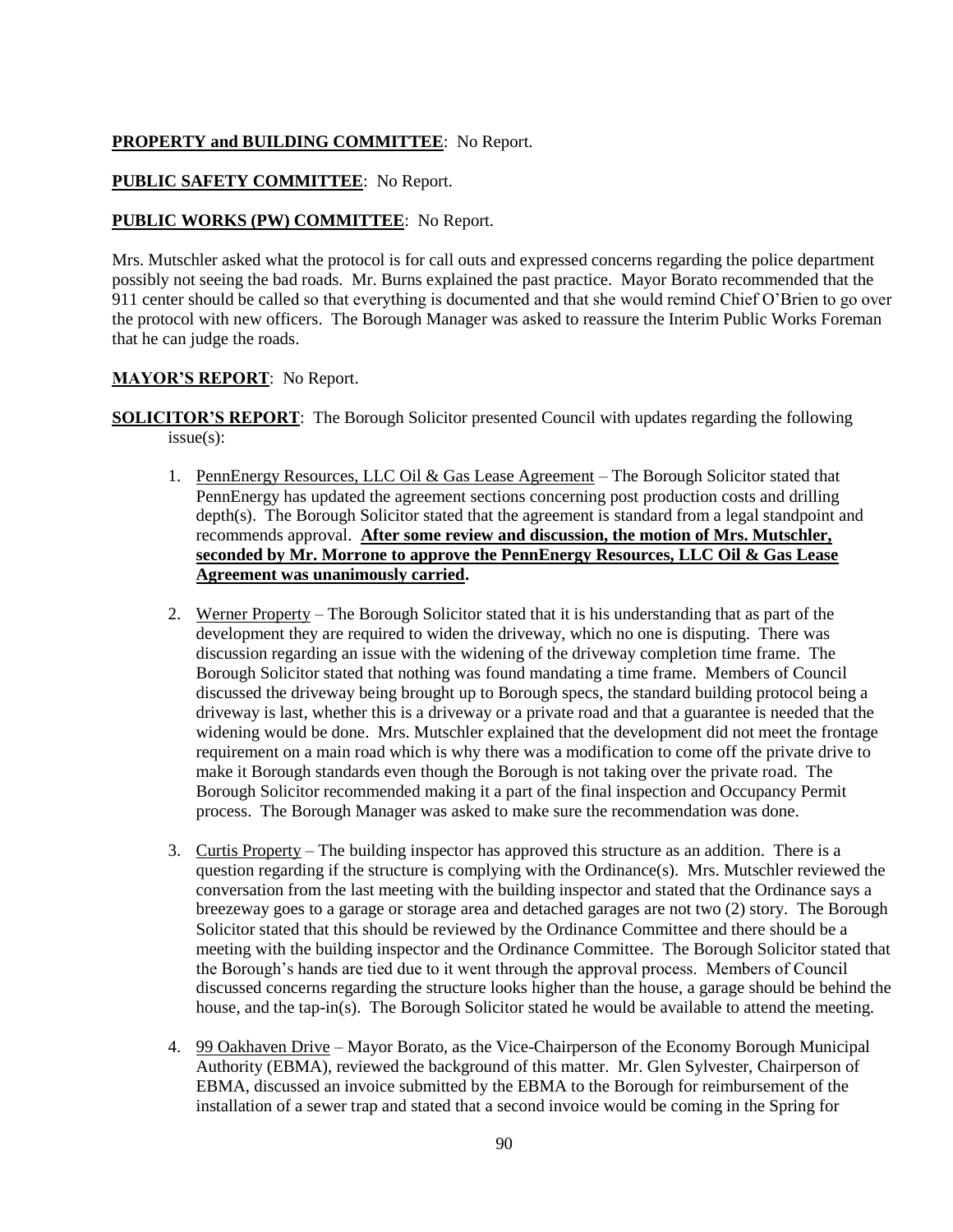landscaping. The Borough Solicitor recommended having a meeting with EBMA, their Solicitor, the BIU Inspector, any three (3) Council Members and himself to discuss this matter.

- 5. Marr Road The Borough Solicitor stated that he had questions for the Borough Engineer before a finding can be presented to the Borough.
- 6.  $3<sup>rd</sup>$  Party Inspector's Liability The Borough Solicitor mentioned the agreement with BIU indemnifies the Borough.

# **ENGINEER'S REPORT** – No Report.

Mr. Burns asked if the PennEnergy Access Road was approved. Mr. Westrom explained the background and the current status of this matter.

### **OLD BUSINESS**:

- 1. Borough Building and Public Works Department Video Cameras The Borough Manager stated that the cameras have been installed and to his knowledge are working well.
- 2. Cortright Condemnation (345 Springer Road) The Borough Manager stated that there are no updates at this time. Members of Council discussed if a demo company can be contracted to do the work, a possible asbestos problem, DEP regulations regarding asbestos in a collapsing structure situation, and dumping regulations for asbestos. Mr. Burns stated that he would provide the Borough Manager with a phone number to DEP to discuss these concerns and a copy of the specs that is used by his company.
- 3. Fee Resolution No updates or discussion on this matter.

#### **NEW BUSINESS**:

1. 2019 Proposed Budget - A proposed budget for the year 2019 was presented to Council for review. Members of Council discussed Ordinance No. 468, police department adjustments and information regarding a portion of the recreation budget being moved to the building maintenance line item. **After some review, the motion of Mrs. Mutschler, seconded by Mr. Burns to approve advertising of the proposed 2019 Budget for public view was unanimously carried.**

The Borough Manager, on behalf of Mr. Bucuren, presented information regarding the possibility of purchasing a Ford F550 and a Peterbilt truck for the Public Works Department to Council for consideration. Members of Council discussed possible funding which included financing options and possible interest rates.

- 2. 2019 Tax Ordinance A proposed Ordinance establishing a tax rate of 13.5 mills for the year 2019 was presented to Council. The Borough Manager recommended advertising the proposed 2019 Tax Ordinance. **After some review and discussion, the motion of Mrs. Mutschler, seconded by Mr. Burns to approve the advertising of the 2019 Tax Ordinance was unanimously carried.**
- 3. 2019 Valley Waste Service, Inc. Rate Increase A letter, from Valley Waste Services, Inc., dated November 14, 2018, regarding the 2019 rate increase of sixty-five cents (65 ₵) per household per month was presented to Council for review. **After some review and discussion, the motion of Mrs. Mutschler, seconded by Mr. Burns to approve the 2019 Valley Waste Service, Inc. Rate Increase was unanimously carried.** Members of Council discussed possible options for mandating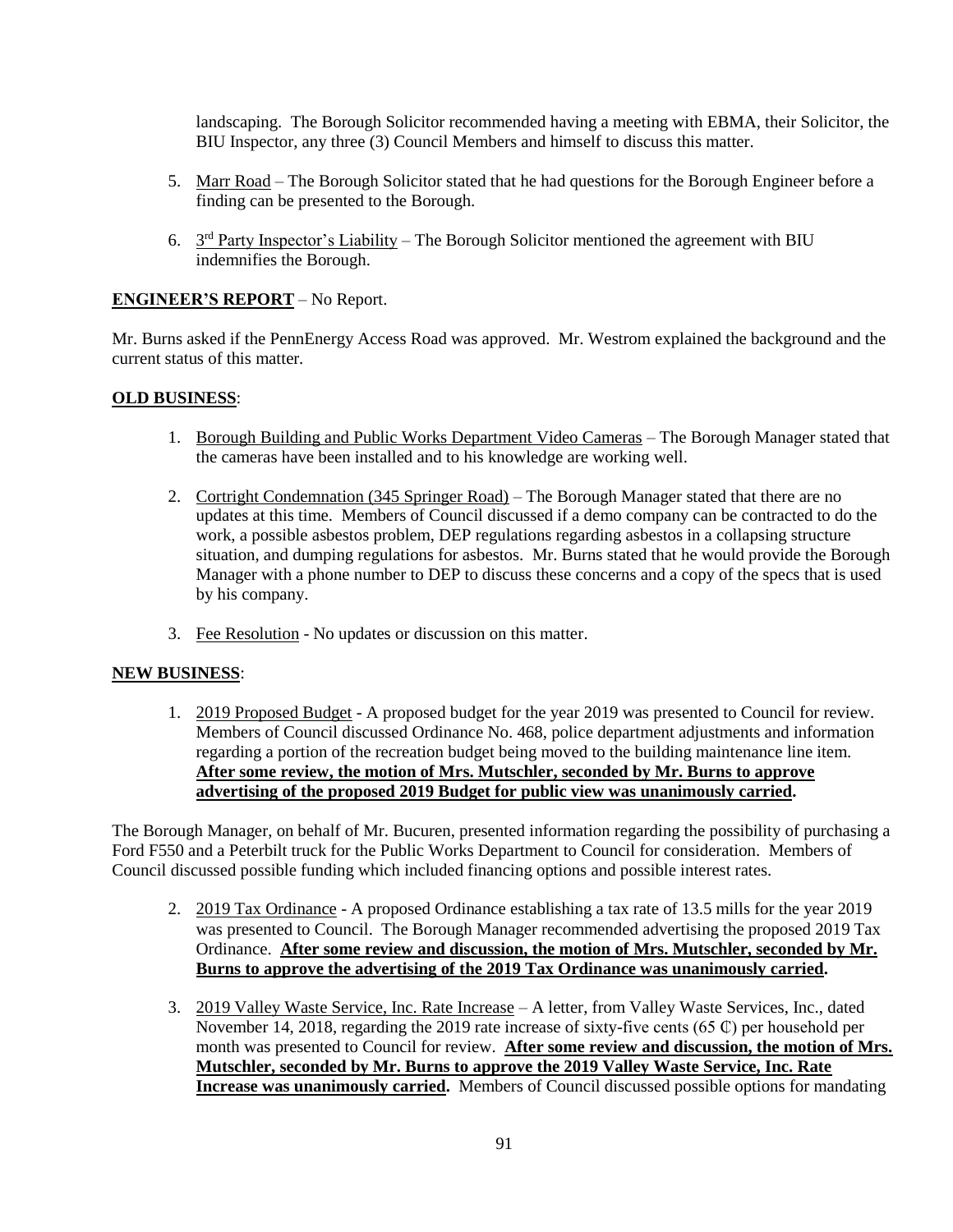service to new residences, which could be addressed different ways by an ordinance. This matter was referred to the Ordinance Committee for review.

- 4. Pitney Bowes Agreement Renewal This is a sixty (60) month postage meter agreement for the Borough Office. **After some review, the motion of Mrs. Mutschler, seconded by Mr. Burns to approve the Pitney Bowes Agreement renewal was unanimously carried.**
- 5. 2018-2019 Beaver County Regional Council of Governments (BCRCG) Salt Bids Only one bid was received for the 2018-2019 Salt contract. The bid was awarded to American Rock Salt in the amount of \$109.20 per ton delivered. **After some review and discussion, the motion of Mr. Burns, seconded by Mr. Morrone to approve the BCRCG Re-bid for salt was unanimously carried.**
- 6. 2018 Joint Advertisement for MS4 Municipalities In the past, the Borough has participated in the joint MS4 Program advertising with the Beaver County Regional COG to help reduce costs. **After some review and discussion, the motion of Mr. Burns, seconded by Mrs. Mutschler to approve advertising the Joint Stormwater MS4 Program was unanimously carried.**

# **OTHER BUSINESS**:

- 1. Animal Control Issues Mrs. Mutschler expressed concerns regarding stray and feral cats within the Borough. The animal control company, contracted with the Borough, only picks up dogs for the monthly price. Members of Council discussed other possible options to capture the cats, the fact that the current ordinance does not address cats and that it is possible to amend the dog ordinance to enable the company to address cats within the Borough. This matter was referred to the Ordinance Committee for review.
- 2. December 25, 2018 Council Meeting Date Members of Council discussed cancelling the next regular scheduled meeting of December 25, 2018, due to it falling on the holiday. **After some review, a motion of Mrs. Mutschler, seconded by Mr. Morrone to publicly cancel the December 25, 2018, meeting of Council was unanimously carried**.
- 3. Economy Borough Municipal Authority (EBMA) Board Mayor Borato stated that Mr. Dennis Biega is interested in being re-appointed to another five (5) year term on the EBMA Board. **After some review and discussion, the motion of Mr. Burns, seconded by Mr. Morrone to re-appoint Mr. Dennis Biega to the EBMA Board for a five (5) term was unanimously carried.**

There being no further business, the motion of Mr. Morrone, seconded by Mr. Burns to adjourn the meeting at 8:22 p.m. was unanimously carried.

> Margie L. Nelko Borough Secretary

Randy Kunkle Borough Manager